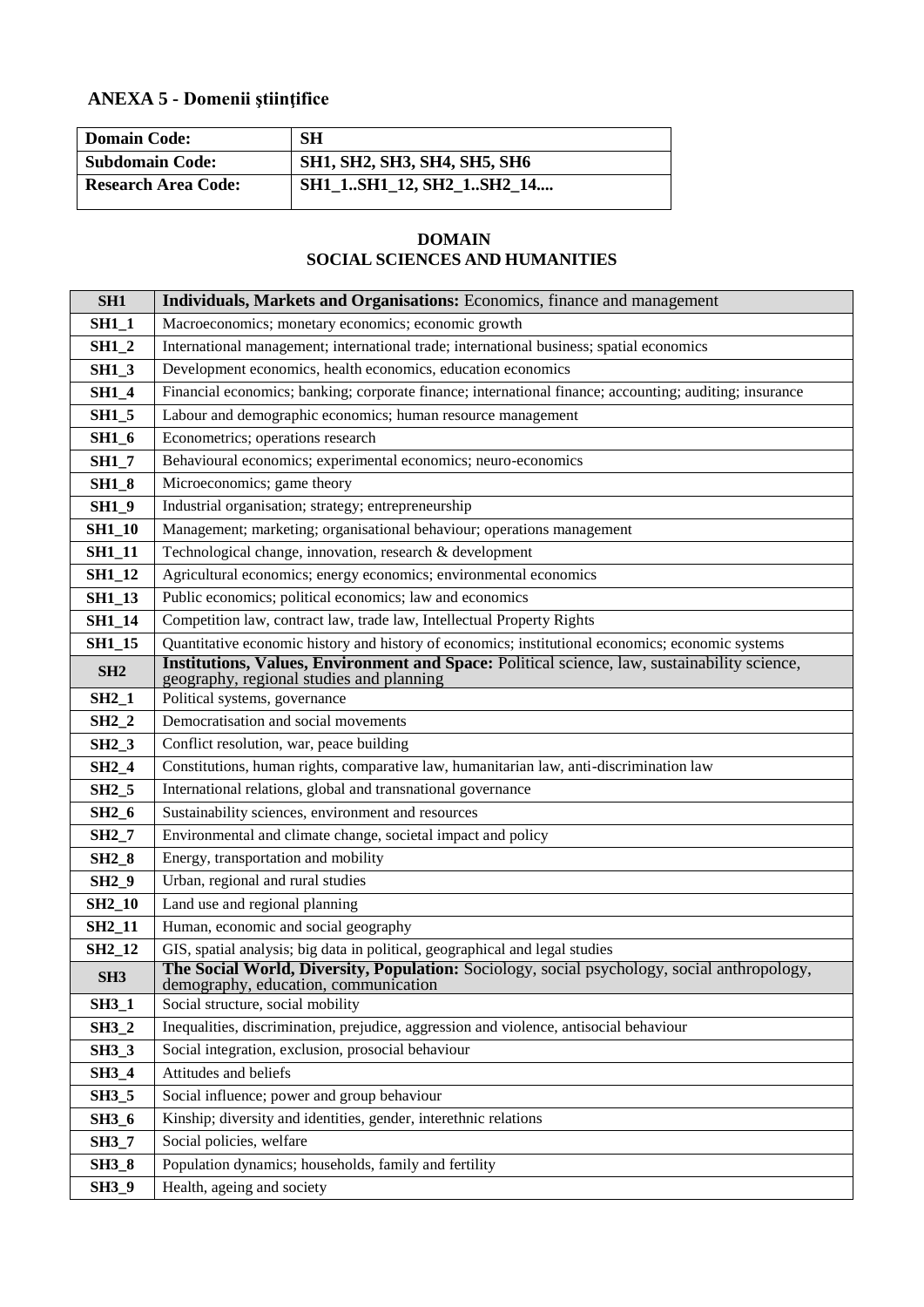| <b>SH3_10</b>   | Religious studies, ritual; symbolic representation                                                          |  |  |
|-----------------|-------------------------------------------------------------------------------------------------------------|--|--|
| <b>SH3_11</b>   | Social aspects of learning, curriculum studies, educational policies                                        |  |  |
| <b>SH3_12</b>   | Communication and information, networks, media                                                              |  |  |
| <b>SH3_13</b>   | Digital social research                                                                                     |  |  |
| SH3_14          | Science and technology studies                                                                              |  |  |
| SH4             | The Human Mind and its complexity: Cognitive science, psychology, linguistics, philosophy of mind           |  |  |
| <b>SH4_1</b>    | Cognitive basis of human development and education, developmental disorders; comparative cognition          |  |  |
| <b>SH4_2</b>    | Personality and social cognition; emotion                                                                   |  |  |
| <b>SH4_3</b>    | Clinical and health psychology                                                                              |  |  |
| <b>SH4_4</b>    | Neuropsychology                                                                                             |  |  |
| <b>SH4_5</b>    | Attention, perception, action, consciousness                                                                |  |  |
| <b>SH4_6</b>    | Learning, memory; cognition in ageing                                                                       |  |  |
| <b>SH4_7</b>    | Reasoning, decision-making; intelligence                                                                    |  |  |
| <b>SH4_8</b>    | Language learning and processing (first and second languages)                                               |  |  |
| <b>SH4_9</b>    | Theoretical linguistics; computational linguistics                                                          |  |  |
| <b>SH4_10</b>   | Language typology; historical linguistics                                                                   |  |  |
| <b>SH4_11</b>   | Pragmatics, sociolinguistics, linguistic anthropology, discourse analysis                                   |  |  |
| SH4_12          | Philosophy of mind, philosophy of language                                                                  |  |  |
| SH4_13          | Philosophy of science, epistemology, logic                                                                  |  |  |
| SH <sub>5</sub> | Cultures and Cultural Production: Literature, philology, cultural studies, study of the arts,<br>philosophy |  |  |
| $SH5_1$         | Classics, ancient literature and art                                                                        |  |  |
| $SH5_2$         | Theory and history of literature, comparative literature                                                    |  |  |
| <b>SH5_3</b>    | Philology and palaeography                                                                                  |  |  |
| <b>SH5_4</b>    | Visual and performing arts, film, design                                                                    |  |  |
| <b>SH5_5</b>    | Music and musicology; history of music                                                                      |  |  |
| <b>SH5_6</b>    | History of art and architecture, arts-based research                                                        |  |  |
| <b>SH5_7</b>    | Museums, exhibitions, conservation and restoration                                                          |  |  |
| <b>SH5_8</b>    | Cultural studies, cultural identities and memories, cultural heritage                                       |  |  |
| $SH5_9$         | Metaphysics, philosophical anthropology; aesthetics                                                         |  |  |
| <b>SH5_10</b>   | Ethics; social and political philosophy                                                                     |  |  |
| <b>SH5_11</b>   | History of philosophy                                                                                       |  |  |
| SH5_12          | Computational modelling and digitisation in the cultural sphere                                             |  |  |
| SH <sub>6</sub> | The Study of the Human Past: Archaeology and history                                                        |  |  |
| <b>SH6_1</b>    | Historiography, theory and methods in history, including the analysis of digital data                       |  |  |
| <b>SH6_2</b>    | Classical archaeology, history of archaeology                                                               |  |  |
| <b>SH6_3</b>    | General archaeology, archaeometry, landscape archaeology                                                    |  |  |
| SH6_4           | Prehistory, palaeoanthropology, palaeodemography, protohistory                                              |  |  |
| <b>SH6_5</b>    | Ancient history                                                                                             |  |  |
| <b>SH6_6</b>    | Medieval history                                                                                            |  |  |
| <b>SH6_7</b>    | Early modern history                                                                                        |  |  |
| <b>SH6_8</b>    | Modern and contemporary history                                                                             |  |  |
| <b>SH6_9</b>    | Colonial and post-colonial history                                                                          |  |  |
| <b>SH6_10</b>   | Global history, transnational history, comparative history, entangled histories                             |  |  |
| <b>SH6_11</b>   | Social and economic history                                                                                 |  |  |
| <b>SH6_12</b>   | Gender history; cultural history; history of collective identities and memories                             |  |  |
| <b>SH6_13</b>   | History of ideas, intellectual history, history of economic thought                                         |  |  |
| SH6_14          | History of science, medicine and technologies                                                               |  |  |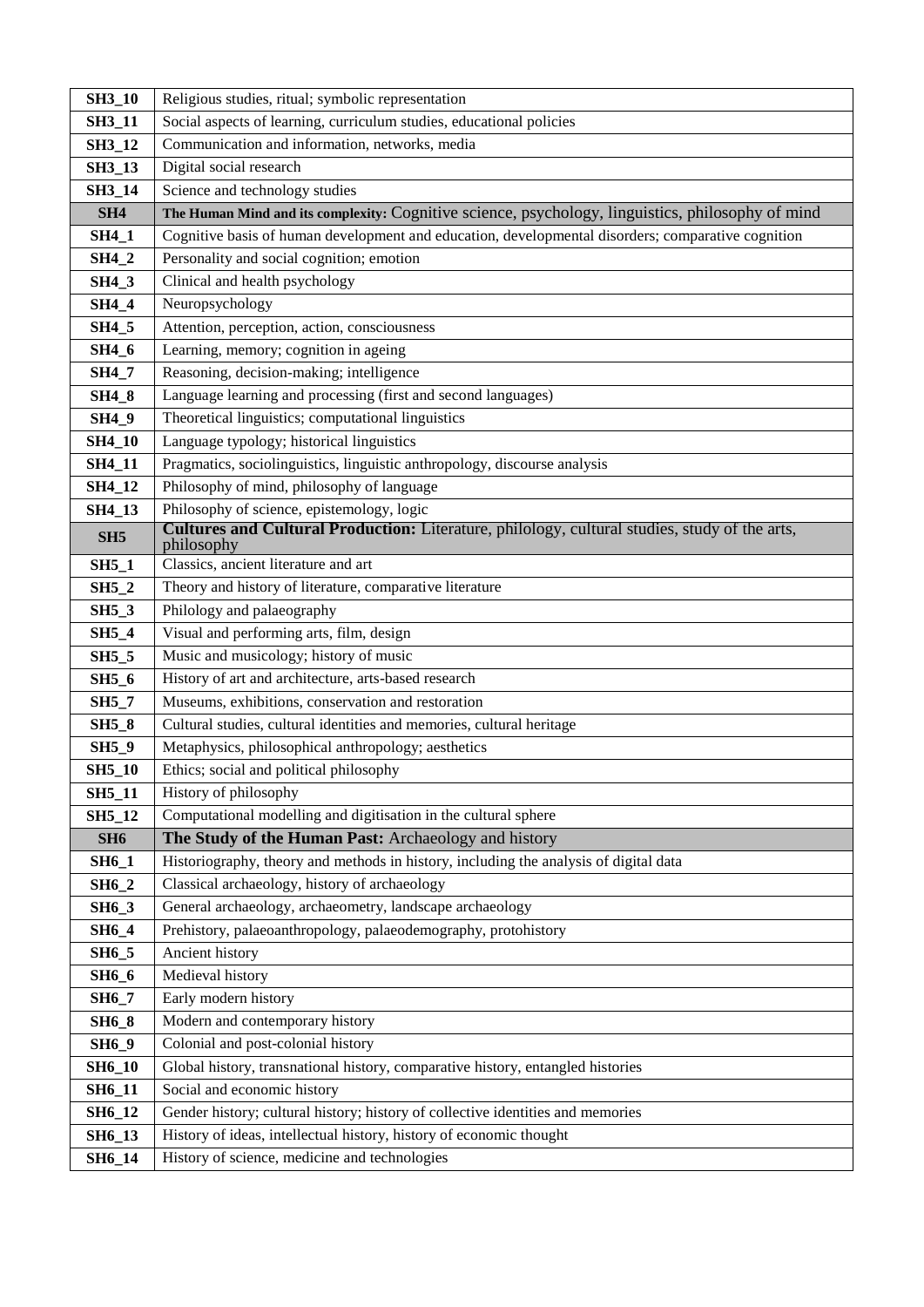## **DOMAIN MATHEMATICS, PHYSICAL SCIENCES, INFORMATION AND COMMUNICATION, ENGINEERING, UNIVERSE AND EARTH SCIENCES**

| Application of mathematics in industry and society                                                         |  |  |
|------------------------------------------------------------------------------------------------------------|--|--|
| Fundamental constituents of matter: particle, nuclear, plasma, atomic, molecular, gas, and optical physics |  |  |
|                                                                                                            |  |  |
|                                                                                                            |  |  |
|                                                                                                            |  |  |
|                                                                                                            |  |  |
|                                                                                                            |  |  |
|                                                                                                            |  |  |
|                                                                                                            |  |  |
|                                                                                                            |  |  |
|                                                                                                            |  |  |
|                                                                                                            |  |  |
|                                                                                                            |  |  |
|                                                                                                            |  |  |
|                                                                                                            |  |  |
|                                                                                                            |  |  |
|                                                                                                            |  |  |
|                                                                                                            |  |  |
|                                                                                                            |  |  |
|                                                                                                            |  |  |
|                                                                                                            |  |  |
|                                                                                                            |  |  |
|                                                                                                            |  |  |
|                                                                                                            |  |  |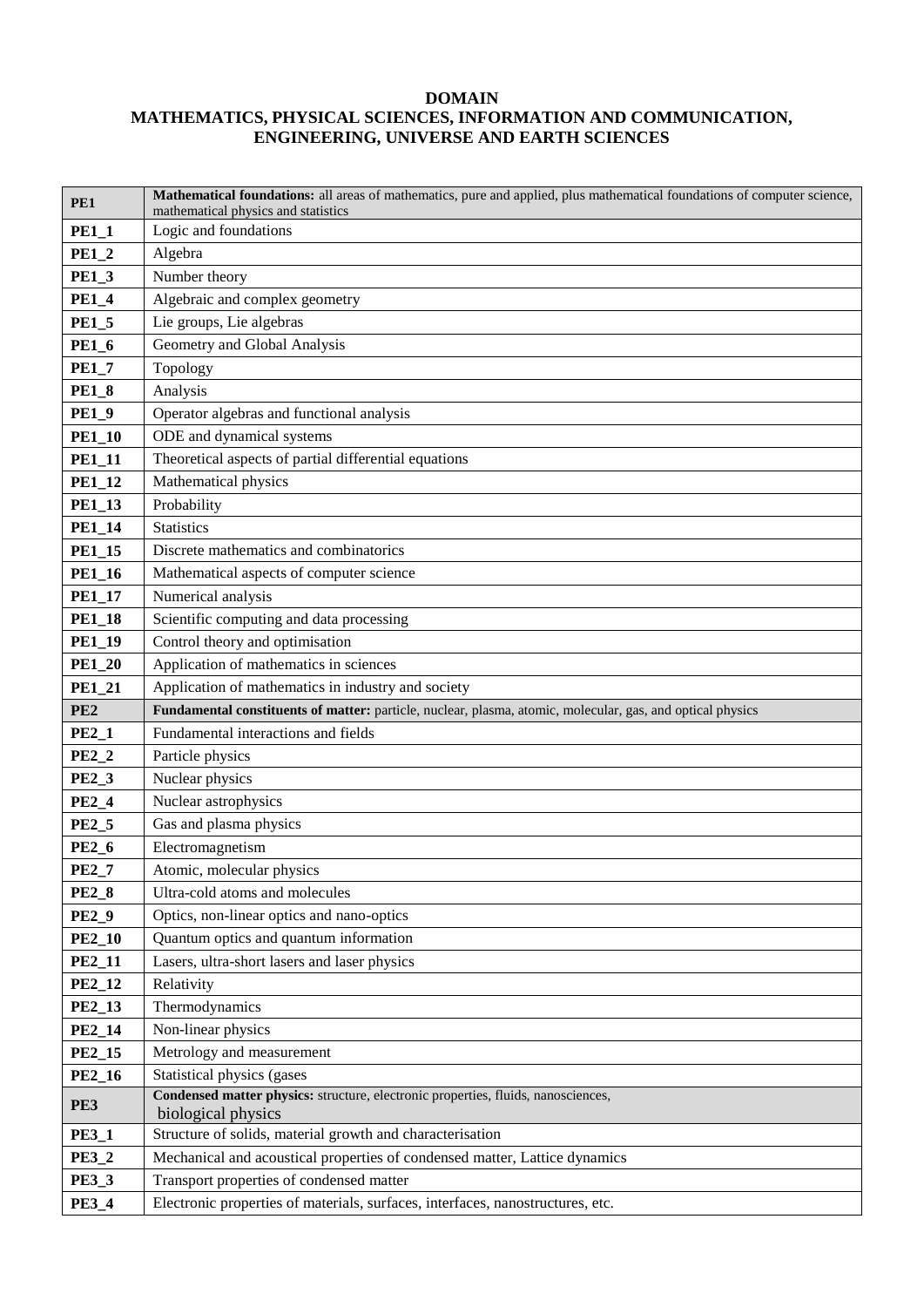| <b>PE3_5</b>  | Physical properties of semiconductors and insulators                                                                                  |  |
|---------------|---------------------------------------------------------------------------------------------------------------------------------------|--|
| <b>PE3_6</b>  | Macroscopic quantum phenomena: superconductivity, superfluidity, etc.                                                                 |  |
| <b>PE3 7</b>  | Spintronics                                                                                                                           |  |
| <b>PE3_8</b>  | Magnetism and strongly correlated systems                                                                                             |  |
| <b>PE3_9</b>  | Condensed matter – beam interactions (photons, electrons, etc.)                                                                       |  |
| <b>PE3_10</b> | Nanophysics: nanoelectronics, nanophotonics, nanomagnetism, nanoelectromechanics, etc.                                                |  |
| <b>PE3_11</b> | Mesoscopic physics                                                                                                                    |  |
| PE3_12        | Molecular electronics                                                                                                                 |  |
| <b>PE3_13</b> | Structure and dynamics of disordered systems: soft matter (gels, colloids, liquid crystals, etc.),<br>liquids, glasses, defects, etc. |  |
| <b>PE3_14</b> | Fluid dynamics (physics)                                                                                                              |  |
| <b>PE3_15</b> | Statistical physics: phase transitions, noise and fluctuations, models of complex systems, etc                                        |  |
| <b>PE3_16</b> | Physics of biological systems                                                                                                         |  |
| PE4           | Physical and Analytical Chemical sciences: analytical chemistry, chemical theory, physical chemistry/chemical physics                 |  |
| <b>PE4_1</b>  | Physical chemistry                                                                                                                    |  |
| <b>PE4_2</b>  | Spectroscopic and spectrometric techniques                                                                                            |  |
| <b>PE4_3</b>  | Molecular architecture and Structure                                                                                                  |  |
| <b>PE4_4</b>  | Surface science and nanostructures                                                                                                    |  |
| <b>PE4_5</b>  | Analytical chemistry                                                                                                                  |  |
| <b>PE4_6</b>  | Chemical physics                                                                                                                      |  |
| <b>PE4_7</b>  | Chemical instrumentation                                                                                                              |  |
| <b>PE4_8</b>  | Electrochemistry, electrodialysis, microfluidics, sensors                                                                             |  |
| <b>PE4_9</b>  | Method development in chemistry                                                                                                       |  |
| <b>PE4_10</b> | Heterogeneous catalysis                                                                                                               |  |
| <b>PE4_11</b> | Physical chemistry of biological systems                                                                                              |  |
| PE4_12        | Chemical reactions: mechanisms, dynamics, kinetics and catalytic reactions                                                            |  |
| PE4_13        | Theoretical and computational chemistry                                                                                               |  |
| PE4_14        | Radiation and Nuclear chemistry                                                                                                       |  |
| <b>PE4_15</b> | Photochemistry                                                                                                                        |  |
| <b>PE4_16</b> | Corrosion                                                                                                                             |  |
| <b>PE4 17</b> | Characterisation methods of materials                                                                                                 |  |
| <b>PE4_18</b> | Environment chemistry                                                                                                                 |  |
| PE5           | Synthetic Chemistry and Materials: Materials synthesis, structure-properties relations, functional                                    |  |
|               | and advanced materials, molecular architecture, organic chemistry                                                                     |  |
| <b>PE5_1</b>  | Structural properties of materials                                                                                                    |  |
| <b>PE5_2</b>  | Solid state materials                                                                                                                 |  |
| <b>PE5_3</b>  | Surface modification                                                                                                                  |  |
| <b>PE5_4</b>  | Thin films                                                                                                                            |  |
| <b>PE5_5</b>  | Ionic liquids                                                                                                                         |  |
| <b>PE5_6</b>  | New materials: oxides, alloys, composite, organic-inorganic hybrid, nanoparticles                                                     |  |
| <b>PE5_7</b>  | Biomaterials, biomaterials synthesis                                                                                                  |  |
| <b>PE5_8</b>  | Intelligent materials - self assembled materials                                                                                      |  |
| <b>PE5_9</b>  | Coordination chemistry                                                                                                                |  |
| <b>PE5_10</b> | Colloid chemistry                                                                                                                     |  |
| <b>PE5_11</b> | <b>Biological chemistry</b>                                                                                                           |  |
| <b>PE5_12</b> | Chemistry of condensed matter                                                                                                         |  |
| PE5_13        | Homogeneous catalysis                                                                                                                 |  |
| <b>PE5_14</b> | Macromolecular chemistry                                                                                                              |  |
| <b>PE5_15</b> | Polymer chemistry                                                                                                                     |  |
| <b>PE5_16</b> | Supramolecular chemistry                                                                                                              |  |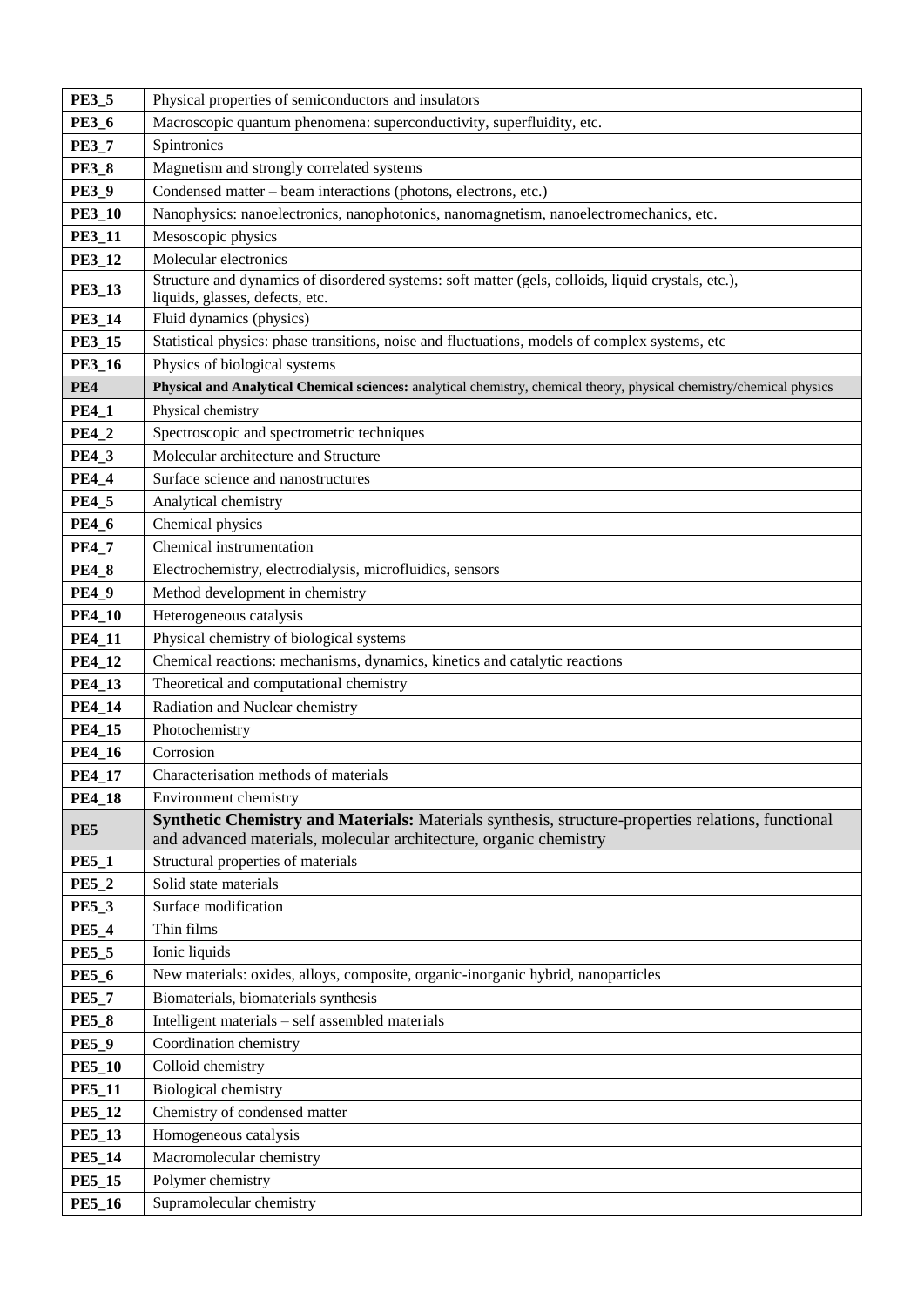| <b>PE5_17</b> | Organic chemistry                                                                                                                                                                |  |  |
|---------------|----------------------------------------------------------------------------------------------------------------------------------------------------------------------------------|--|--|
| <b>PE5_18</b> | Medicinal chemistry                                                                                                                                                              |  |  |
| <b>PE6</b>    | Computer science and informatics: informatics and information systems, computer science, scientific computing,<br>intelligent systems                                            |  |  |
| <b>PE6_1</b>  | Computer architecture, pervasive computing, ubiquitous computing                                                                                                                 |  |  |
| <b>PE6_2</b>  | Computer systems, parallel/distributed systems, sensor networks, embedded<br>systems, cyber-physical systems                                                                     |  |  |
| <b>PE6_3</b>  | Software engineering, operating systems, computer languages                                                                                                                      |  |  |
| <b>PE6_4</b>  | Theoretical computer science, formal methods, and quantum computing                                                                                                              |  |  |
| <b>PE6_5</b>  | Cryptology, security, privacy, quantum cryptography                                                                                                                              |  |  |
| <b>PE6_6</b>  | Algorithms, distributed, parallel and network algorithms, algorithmic game theory                                                                                                |  |  |
| <b>PE6_7</b>  | Artificial intelligence, intelligent systems, multi agent systems                                                                                                                |  |  |
| <b>PE6_8</b>  | Computer graphics, computer vision, multi media, computer games                                                                                                                  |  |  |
| <b>PE6_9</b>  | Human computer interaction and interface, visualisation and natural language processing                                                                                          |  |  |
| <b>PE6_10</b> | Web and information systems, database systems, information retrieval and digital libraries,<br>data fusion                                                                       |  |  |
| <b>PE6_11</b> | Machine learning, statistical data processing and applications using signal<br>processing (e.g. speech, image, video)                                                            |  |  |
| <b>PE6_12</b> | Scientific computing, simulation and modelling tools                                                                                                                             |  |  |
| PE6_13        | Bioinformatics, biocomputing, and DNA and molecular computation                                                                                                                  |  |  |
| PE7           | Systems and communication engineering: electronic, communication, optical and systems engineering                                                                                |  |  |
| <b>PE7_1</b>  | Control engineering                                                                                                                                                              |  |  |
| <b>PE7_2</b>  | Electrical engineering: power components and/or systems                                                                                                                          |  |  |
| <b>PE7_3</b>  | Simulation engineering and modelling                                                                                                                                             |  |  |
| <b>PE7_4</b>  | (Micro- and nano-) systems engineering                                                                                                                                           |  |  |
| <b>PE7_5</b>  | (Micro- and nano-) electronic, optoelectronic and photonic components                                                                                                            |  |  |
| <b>PE7_6</b>  | Communication technology, high-frequency technology                                                                                                                              |  |  |
| <b>PE7_7</b>  | Signal processing                                                                                                                                                                |  |  |
| <b>PE7_8</b>  | Networks (communication networks, sensor networks, networks of robots, etc.)                                                                                                     |  |  |
| <b>PE7_9</b>  | Man-machine interfaces                                                                                                                                                           |  |  |
| <b>PE7_10</b> | Robotics                                                                                                                                                                         |  |  |
| <b>PE7_11</b> | Components and systems for applications (in e.g. medicine, biology, environment)                                                                                                 |  |  |
| <b>PE7_12</b> | Electrical energy production, distribution, application                                                                                                                          |  |  |
| PE8           | Products and process engineering: Product design, process design and control, construction methods, civil<br>engineering, energy processes, material engineering                 |  |  |
| <b>PE8_1</b>  | Aerospace engineering                                                                                                                                                            |  |  |
| <b>PE8_2</b>  | Chemical engineering, technical chemistry                                                                                                                                        |  |  |
| <b>PE8_3</b>  | Civil engineering, maritime/hydraulic engineering, geotechnics, waste treatment                                                                                                  |  |  |
| <b>PE8_4</b>  | Computational engineering                                                                                                                                                        |  |  |
| <b>PE8_5</b>  | Fluid mechanics, hydraulic-, turbo-, and piston engines                                                                                                                          |  |  |
| <b>PE8_6</b>  | Energy processes engineering                                                                                                                                                     |  |  |
| <b>PE8_7</b>  | Mechanical and manufacturing engineering (shaping, mounting, joining, separation)                                                                                                |  |  |
| <b>PE8_8</b>  | Materials engineering (biomaterials, metals, ceramics, polymers, composites, etc.)                                                                                               |  |  |
| <b>PE8_9</b>  | Production technology, process engineering                                                                                                                                       |  |  |
| <b>PE8_10</b> | Industrial design (product design, ergonomics, man-machine interfaces, etc.)                                                                                                     |  |  |
| <b>PE8_11</b> | Sustainable design (for recycling, for environment, eco-design)                                                                                                                  |  |  |
| <b>PE8_12</b> | Lightweight construction, textile technology                                                                                                                                     |  |  |
| <b>PE8_13</b> | Industrial bioengineering                                                                                                                                                        |  |  |
| PE9           | Universe sciences: astro-physics/chemistry/biology; solar system; stellar, galactic and extragalactic astronomy, planetary<br>systems, cosmology; space science, instrumentation |  |  |
| <b>PE9_1</b>  | Solar and interplanetary physics                                                                                                                                                 |  |  |
| <b>PE9_2</b>  | Planetary systems sciences                                                                                                                                                       |  |  |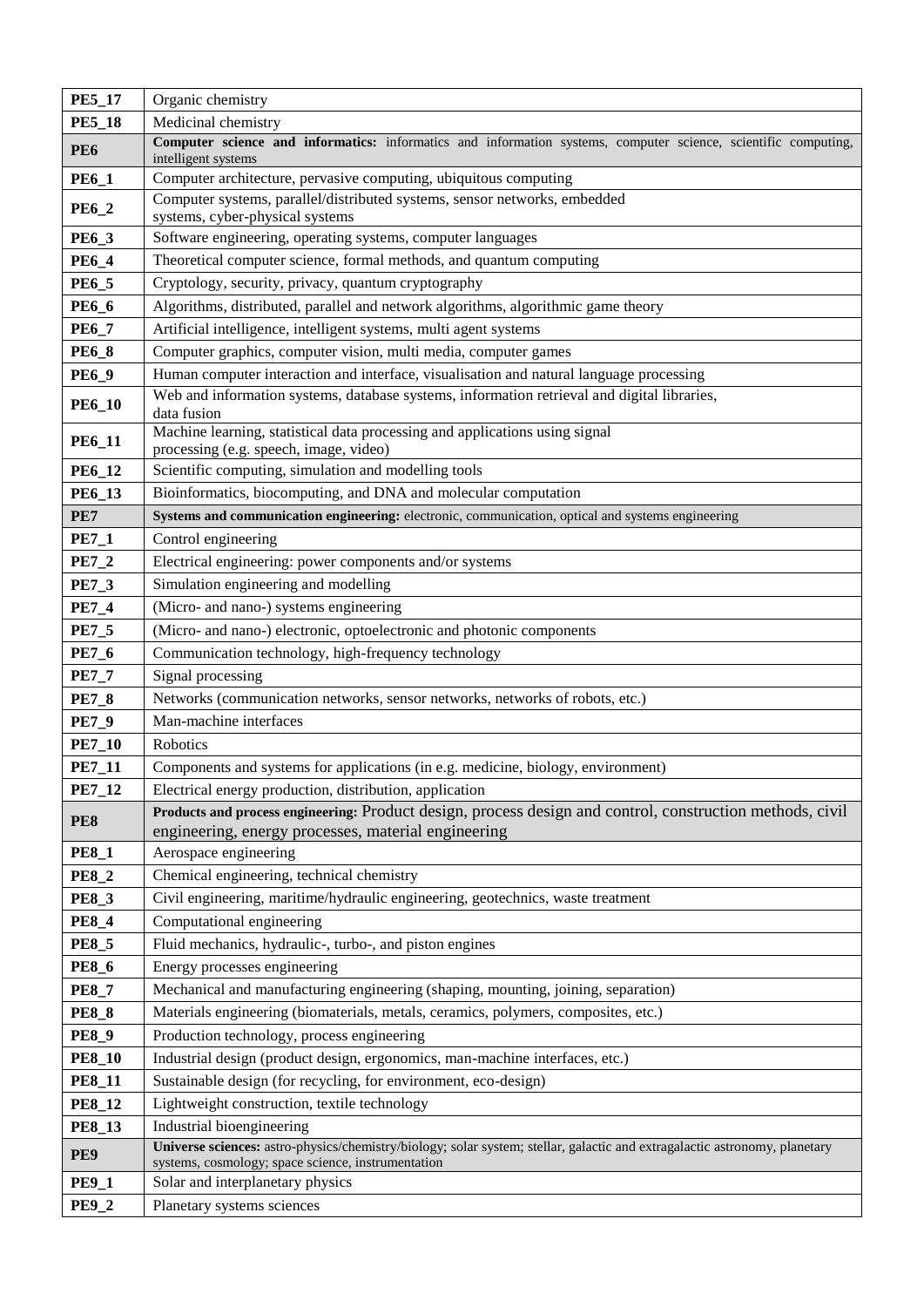| <b>PE9 3</b>   | Interstellar medium                                                                                                                                                                                                       |  |
|----------------|---------------------------------------------------------------------------------------------------------------------------------------------------------------------------------------------------------------------------|--|
| <b>PE9_4</b>   | Formation of stars and planets                                                                                                                                                                                            |  |
| <b>PE9_5</b>   | Astrobiology                                                                                                                                                                                                              |  |
| <b>PE9_6</b>   | Stars and stellar systems                                                                                                                                                                                                 |  |
| <b>PE9_7</b>   | The Galaxy                                                                                                                                                                                                                |  |
| <b>PE9_8</b>   | Formation and evolution of galaxies                                                                                                                                                                                       |  |
| <b>PE9_9</b>   | Clusters of galaxies and large scale structures                                                                                                                                                                           |  |
| <b>PE9_10</b>  | High energy and particles astronomy - X-rays, cosmic rays, gamma rays, neutrinos                                                                                                                                          |  |
| <b>PE9_11</b>  | Relativistic astrophysics                                                                                                                                                                                                 |  |
| <b>PE9_12</b>  | Dark matter, dark energy                                                                                                                                                                                                  |  |
| <b>PE9_13</b>  | Gravitational astronomy                                                                                                                                                                                                   |  |
| <b>PE9_14</b>  | Cosmology                                                                                                                                                                                                                 |  |
| <b>PE9_15</b>  | <b>Space Sciences</b>                                                                                                                                                                                                     |  |
| <b>PE9_16</b>  | Very large data bases: archiving, handling and analysis                                                                                                                                                                   |  |
| <b>PE9_17</b>  | Instrumentation - telescopes, detectors and techniques                                                                                                                                                                    |  |
| <b>PE10</b>    | Earth system science: Physical geography, geology, geophysics, atmospheric sciences, oceanography,<br>climatology, cryology, ecology, global environmental change, biogeochemical cycles, natural<br>resources management |  |
| <b>PE10_1</b>  | Atmospheric chemistry, atmospheric composition, air pollution                                                                                                                                                             |  |
| <b>PE10_2</b>  | Meteorology, atmospheric physics and dynamics                                                                                                                                                                             |  |
| <b>PE10_3</b>  | Climatology and climate change                                                                                                                                                                                            |  |
| <b>PE10_4</b>  | Terrestrial ecology, land cover change,                                                                                                                                                                                   |  |
| <b>PE10_5</b>  | Geology, tectonics, volcanology,                                                                                                                                                                                          |  |
| <b>PE10_6</b>  | Paleoclimatology, paleoecology                                                                                                                                                                                            |  |
| <b>PE10_7</b>  | Physics of earth's interior, seismology, volcanology                                                                                                                                                                      |  |
| <b>PE10_8</b>  | Oceanography (physical, chemical, biological)                                                                                                                                                                             |  |
| <b>PE10_9</b>  | Biogeochemistry, biogeochemical cycles, environmental chemistry                                                                                                                                                           |  |
| <b>PE10_10</b> | Mineralogy, petrology, igneous petrology, metamorphic petrology                                                                                                                                                           |  |
| <b>PE10_11</b> | Geochemistry, crystal chemistry, isotope geochemistry, thermodynamics,                                                                                                                                                    |  |
| <b>PE10_12</b> | Sedimentology, soil science, palaeontology, earth evolution                                                                                                                                                               |  |
| <b>PE10_13</b> | Physical geography                                                                                                                                                                                                        |  |
| <b>PE10_14</b> | Earth observations from space/remote sensing                                                                                                                                                                              |  |
| <b>PE10_15</b> | Geomagnetism, paleomagnetism                                                                                                                                                                                              |  |
| <b>PE10_16</b> | Ozone, upper atmosphere, ionosphere                                                                                                                                                                                       |  |
| <b>PE10_17</b> | Hydrology, water and soil pollution                                                                                                                                                                                       |  |
| <b>PE10_18</b> | Cryosphere, dynamics of snow and ice cover, sea ice, permafrosts and ice sheets                                                                                                                                           |  |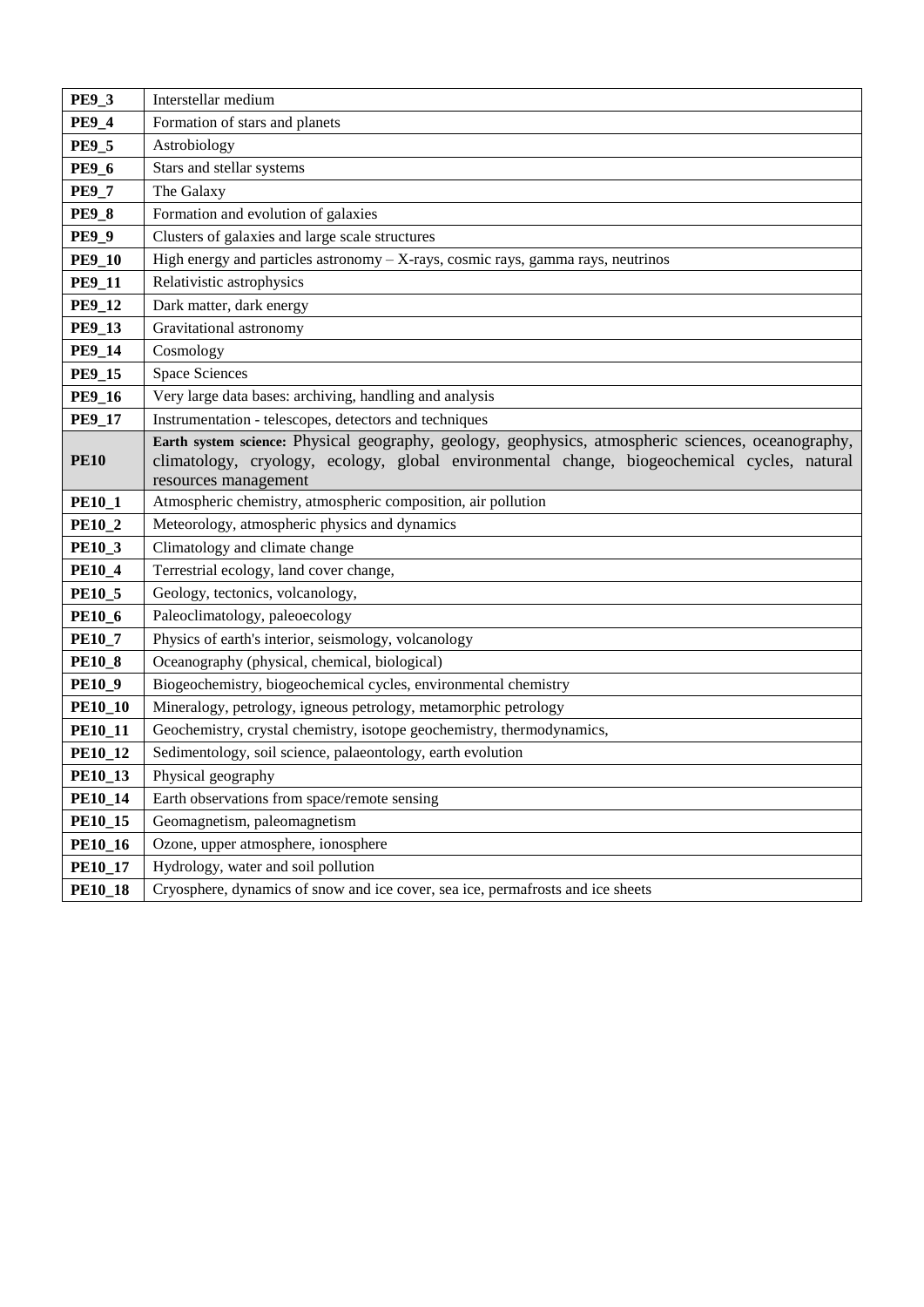## **DOMAIN LIFE SCIENCES**

|                 | Molecular Biology, Biochemistry, Structural Biology and Molecular Biophysics: Molecular                      |  |
|-----------------|--------------------------------------------------------------------------------------------------------------|--|
| LS1             | synthesis, modification, mechanisms and interactions, biochemistry, structural biology, molecular            |  |
|                 | biophysics signalling pathways                                                                               |  |
| $LS1_1$         | Macromolecular complexes including interactions involving nucleic acids, proteins, lipids and carbohydrates  |  |
| $LS1_2$         | Biochemistry                                                                                                 |  |
| $LS1_3$         | DNA synthesis, modification, repair, recombination, degradation                                              |  |
| $LS1_4$         | RNA synthesis, processing, modification, degradation                                                         |  |
| $LS1_5$         | Protein synthesis, modification, turnover                                                                    |  |
| $LS1_6$         | Lipid biology                                                                                                |  |
| $LS1_7$         | Glycobiology                                                                                                 |  |
| $LS1_8$         | Molecular biophysics (e.g. single-molecule approaches, bioenergetics, fluorescence)                          |  |
| $LS1_9$         | Structural biology and its methodologies (e.g. crystallography, cryo-EM, NMR and new technologies)           |  |
| $LS1_10$        | Molecular mechanisms of signalling pathways                                                                  |  |
| LS1_11          | Fundamental aspects of synthetic biology and chemical biology                                                |  |
|                 | Genetics, 'Omics', Bioinformatics and Systems Biology: Molecular genetics, quantitative genetics,            |  |
| LS <sub>2</sub> | epigenetics, genomics, metagenomics, transcriptomics, proteomics,<br>epidemiology,<br>genetic                |  |
|                 | metabolomics, glycomics, bioinformatics, computational biology, biostatistics, systems biology               |  |
| $LS2_1$         | Molecular genetics, reverse genetics, forward genetics, genome editing                                       |  |
| $LS2_2$         | Non-coding RNAs                                                                                              |  |
| $LS2_3$         | Quantitative genetics                                                                                        |  |
| $LS2_4$         | Genetic epidemiology                                                                                         |  |
| $LS2_5$         | Epigenetics and gene regulation                                                                              |  |
| $LS2_6$         | Genomics (e.g. comparative genomics, functional genomics)                                                    |  |
| $LS2_7$         | Metagenomics                                                                                                 |  |
| $LS2_8$         | Transcriptomics                                                                                              |  |
| $LS2_9$         | Proteomics                                                                                                   |  |
| $LS2_10$        | Metabolomics                                                                                                 |  |
| LS2_11          | Glycomics/Lipidomics                                                                                         |  |
| LS2_12          | <b>Bioinformatics</b>                                                                                        |  |
| LS2_13          | Computational biology                                                                                        |  |
| $LS2_14$        | <b>Biostatistics</b>                                                                                         |  |
| LS2_15          | Systems biology                                                                                              |  |
|                 | Cellular and Developmental Biology: Cell biology, cell physiology, signal transduction, organogenesis,       |  |
| LS3             | developmental genetics, pattern formation and stem cell biology, in plants and animals, or, where            |  |
|                 | appropriate, in microorganisms                                                                               |  |
| $LS3_1$         | Morphology and functional imaging of cells and tissues                                                       |  |
| $LS3_2$         | Cytoskeleton and cell behaviour (e.g. control of cell shape, cell migration and cellular mechanosensing)     |  |
| $LS3_3$         | Organelle biology and trafficking                                                                            |  |
| $LS3_4$         | Cell junctions, cell adhesion, cell communication and the extracellular matrix                               |  |
| $LS3_5$         | Cell signalling and signal transduction                                                                      |  |
| $LS3_6$         | Cell cycle, division and growth                                                                              |  |
| $LS3_7$         | Cell death (including senescence) and autophagy                                                              |  |
| $LS3_8$         | Cell differentiation, physiology and dynamics                                                                |  |
| $LS3_9$         | Developmental genetics in animals and plants                                                                 |  |
| $LS3_10$        | Embryology and pattern formation in animals and plants                                                       |  |
| LS3_11          | Tissue organisation and morphogenesis in animals and plants (including biophysical approaches)               |  |
| LS3_12          | Stem cell biology in development, tissue regeneration and ageing, and fundamental aspects of stem cell-based |  |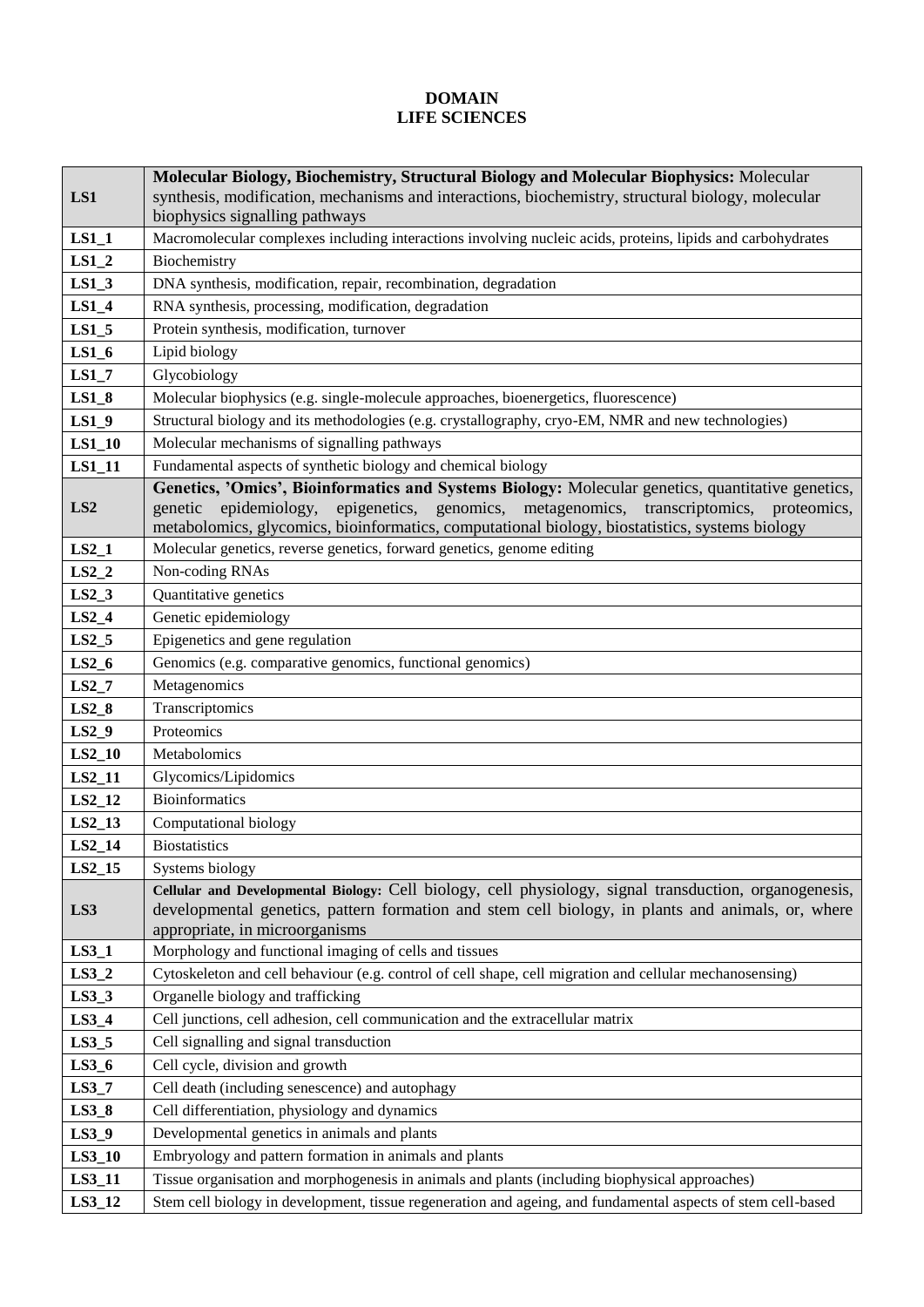|          | therapies                                                                                                                                                                                                                                            |  |  |
|----------|------------------------------------------------------------------------------------------------------------------------------------------------------------------------------------------------------------------------------------------------------|--|--|
| LS4      | Physiology, Pathophysiology and Endocrinology: Organ physiology, pathophysiology, endocrinology,<br>metabolism, ageing, tumorigenesis, cardiovascular diseases, metabolic syndromes                                                                  |  |  |
| $LS4_1$  | Organ physiology and pathophysiology                                                                                                                                                                                                                 |  |  |
| $LS4_2$  | Comparative physiology and pathophysiology                                                                                                                                                                                                           |  |  |
| $LS4_3$  | Molecular aspects of endocrinology                                                                                                                                                                                                                   |  |  |
| $LS4_4$  | Fundamental mechanisms underlying ageing                                                                                                                                                                                                             |  |  |
| $LS4_5$  | Metabolism, biological basis of metabolism-related disorders                                                                                                                                                                                         |  |  |
| $LS4_6$  | Fundamental mechanisms underlying cancer                                                                                                                                                                                                             |  |  |
| $LS4_7$  | Fundamental mechanisms underlying cardiovascular diseases                                                                                                                                                                                            |  |  |
| $LS4_8$  | Non-communicable diseases (except for neural/psychiatric and immunity-related diseases)                                                                                                                                                              |  |  |
| LS5      | Neurosciences and neural disorders: Neural cell function and signalling, systems neuroscience, neural<br>bases of cognitive and behavioural processes, neurological and psychiatric disorders                                                        |  |  |
| $LS5_1$  | Neural cell function, communication and signalling, neurotransmission in neuronal and/or glial cells                                                                                                                                                 |  |  |
| $LS5_2$  | Systems neuroscience and computational neuroscience (e.g. neural networks, neural modelling)                                                                                                                                                         |  |  |
| $LS5_3$  | Neuronal development, plasticity and regeneration                                                                                                                                                                                                    |  |  |
| $LS5_4$  | Sensation and perception (e.g. sensory systems, sensory processing, pain)                                                                                                                                                                            |  |  |
| $LS5_5$  | Neural bases of cognitive processes (e.g. memory, learning, attention)                                                                                                                                                                               |  |  |
| $LS5_6$  | Neural bases of behaviour (e.g. sleep, consciousness, addiction)                                                                                                                                                                                     |  |  |
| $LS5_7$  | Neurological disorders (e.g. neurodegenerative diseases, seizures)                                                                                                                                                                                   |  |  |
| $LS5_8$  | Psychiatric disorders (e.g. affective and anxiety disorders, autism, psychotic disorders)                                                                                                                                                            |  |  |
| $LS5_9$  | Neurotrauma and neurovascular conditions (including injury, blood-brain barrier, stroke, neurorehabilitation)                                                                                                                                        |  |  |
| LS6      | Immunity and infection: The immune system and related disorders, biology of infectious agents and<br>infection, biological basis of prevention and treatment of infectious diseases                                                                  |  |  |
| $LS6_1$  | Innate immunity in animals and plants                                                                                                                                                                                                                |  |  |
| $LS6_2$  | Adaptive immunity                                                                                                                                                                                                                                    |  |  |
| $LS6_3$  | Regulation and effector functions of the immune response (e.g. cytokines, interferons and chemokines,<br>inflammation, immune signalling, helper T cells, immunological memory, immunological tolerance, cell-<br>mediated cytotoxicity, complement) |  |  |
| $LS6_4$  | Immunological mechanisms in disease (e.g. autoimmunity, allergy, transplantation immunology, tumour<br>immunology)                                                                                                                                   |  |  |
| $LS6_5$  | Biology of pathogens (e.g. bacteria, viruses, parasites, fungi)                                                                                                                                                                                      |  |  |
| $LS6_6$  | Mechanisms of infection (e.g. transmission, virulence factors, host defences, immunity to pathogens, molecular<br>pathogenesis)                                                                                                                      |  |  |
| $LS6_7$  | Biological basis of prevention and treatment of infection (e.g. infection natural cycle, reservoirs, vectors,<br>vaccines, antimicrobials)                                                                                                           |  |  |
| $LS6_8$  | Infectious diseases in animals and plants                                                                                                                                                                                                            |  |  |
| LS7      | Applied Medical Technologies, Diagnostics, Therapies and Public Health: Development of tools<br>for diagnosis, monitoring and treatment of diseases, pharmacology, clinical medicine, regenerative<br>medicine, epidemiology and public health       |  |  |
| $LS7_1$  | Imaging for medical diagnosis                                                                                                                                                                                                                        |  |  |
| $LS7_2$  | Genetic tools for medical diagnosis                                                                                                                                                                                                                  |  |  |
| $LS7_3$  | Other medical technologies for diagnosis and monitoring of diseases                                                                                                                                                                                  |  |  |
| $LS7_4$  | Pharmacology and pharmacogenomics (including drug discovery and design, drug delivery and therapy,<br>toxicology)                                                                                                                                    |  |  |
| $LS7_5$  | Applied gene and cell therapies, regenerative medicine                                                                                                                                                                                               |  |  |
| $LS7_6$  | Radiation therapy                                                                                                                                                                                                                                    |  |  |
| $LS7_7$  | Analgesia and surgery                                                                                                                                                                                                                                |  |  |
| $LS7_8$  | Epidemiology and public health                                                                                                                                                                                                                       |  |  |
| $LS7_9$  | Environmental health, occupational medicine                                                                                                                                                                                                          |  |  |
| $LS7_10$ | Health services, health care research, medical ethics                                                                                                                                                                                                |  |  |
| LS8      | Ecology, Evolution and Environmental Biology: Population, community and ecosystem ecology,<br>evolutionary biology, behavioural ecology, microbial ecology                                                                                           |  |  |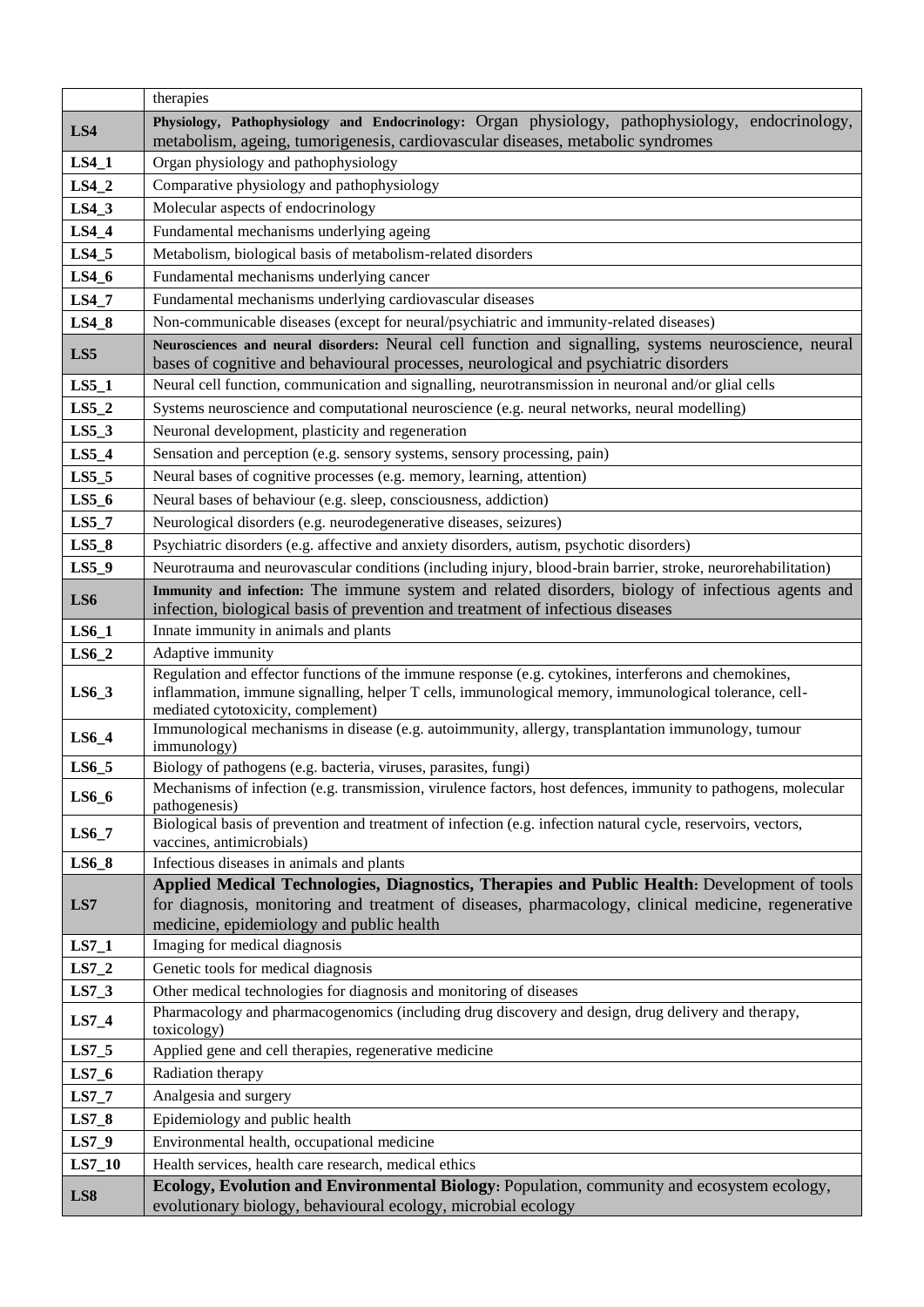| $LS8_1$       | Ecosystem and community ecology, macroecology                                                                                                                                                                                                                              |  |
|---------------|----------------------------------------------------------------------------------------------------------------------------------------------------------------------------------------------------------------------------------------------------------------------------|--|
| $LS8_2$       | Biodiversity, conservation biology, conservation genetics                                                                                                                                                                                                                  |  |
| $LS8_3$       | Population biology, population dynamics, population genetics                                                                                                                                                                                                               |  |
| $LS8_4$       | Evolutionary ecology                                                                                                                                                                                                                                                       |  |
| $LS8_5$       | Evolutionary genetics                                                                                                                                                                                                                                                      |  |
| $LS8_6$       | Phylogenetics, systematics, comparative biology                                                                                                                                                                                                                            |  |
| $LS8_7$       | Macroevolution, paleobiology                                                                                                                                                                                                                                               |  |
| $LS8_8$       | Coevolution, biological mechanisms and ecology of species interactions (e.g. symbiosis, parasitism, mutualism,<br>food-webs)                                                                                                                                               |  |
| $LS8_9$       | Behavioural ecology and evolution                                                                                                                                                                                                                                          |  |
| <b>LS8_10</b> | Microbial ecology and evolution                                                                                                                                                                                                                                            |  |
| LS8_11        | Marine biology and ecology                                                                                                                                                                                                                                                 |  |
| LS9           | Applied Life Sciences, Biotechnology, and Molecular and Biosystems Engineering: Applied plant<br>and animal sciences, forestry, food sciences, applied biotechnology, environmental, and marine<br>biotechnology, applied bioengineering, biomass and biofuels, biohazards |  |
| $LS9_1$       | Applied biotechnology (including transgenic organisms, applied genetics and genomics, biosensors, bioreactors,<br>microbiology, bioactive compounds)                                                                                                                       |  |
| $LS9_2$       | Applied bioengineering, synthetic biology, chemical biology, nanobiotechnology, metabolic engineering,<br>protein and glyco-engineering, tissue engineering, biocatalysis, biomimetics                                                                                     |  |
| $LS9_3$       | Applied animal sciences (including animal breeding, veterinary sciences, animal husbandry, animal welfare,<br>aquaculture, fisheries, insect gene drive)                                                                                                                   |  |
| $LS9_4$       | Applied plant sciences (including crop production, plant breeding, agroecology, forestry, soil biology)                                                                                                                                                                    |  |
| $LS9_5$       | Food sciences (including food technology, food safety, nutrition)                                                                                                                                                                                                          |  |
| $LS9_6$       | Biomass production and utilisation, biofuels                                                                                                                                                                                                                               |  |
| $LS9_7$       | Environmental biotechnology (including bioindicators, bioremediation, biodegradation)                                                                                                                                                                                      |  |
| $LS9_8$       | Biohazards (including biological containment, biosafety, biosecurity)                                                                                                                                                                                                      |  |
| LS9 9         | Marine biotechnology (including marine bioproducts, feed resources, genome mining)                                                                                                                                                                                         |  |

**Domeniile de cercetare cu specific românesc** sunt limba şi literatura română şi dreptul românesc.

Comisiile de Ştiinţe Umaniste şi de Ştiinţe Sociale ale CNCS vor examina aplicaţiile depuse în limba română şi se vor pronunţa cu privire la justificarea folosirii acesteia.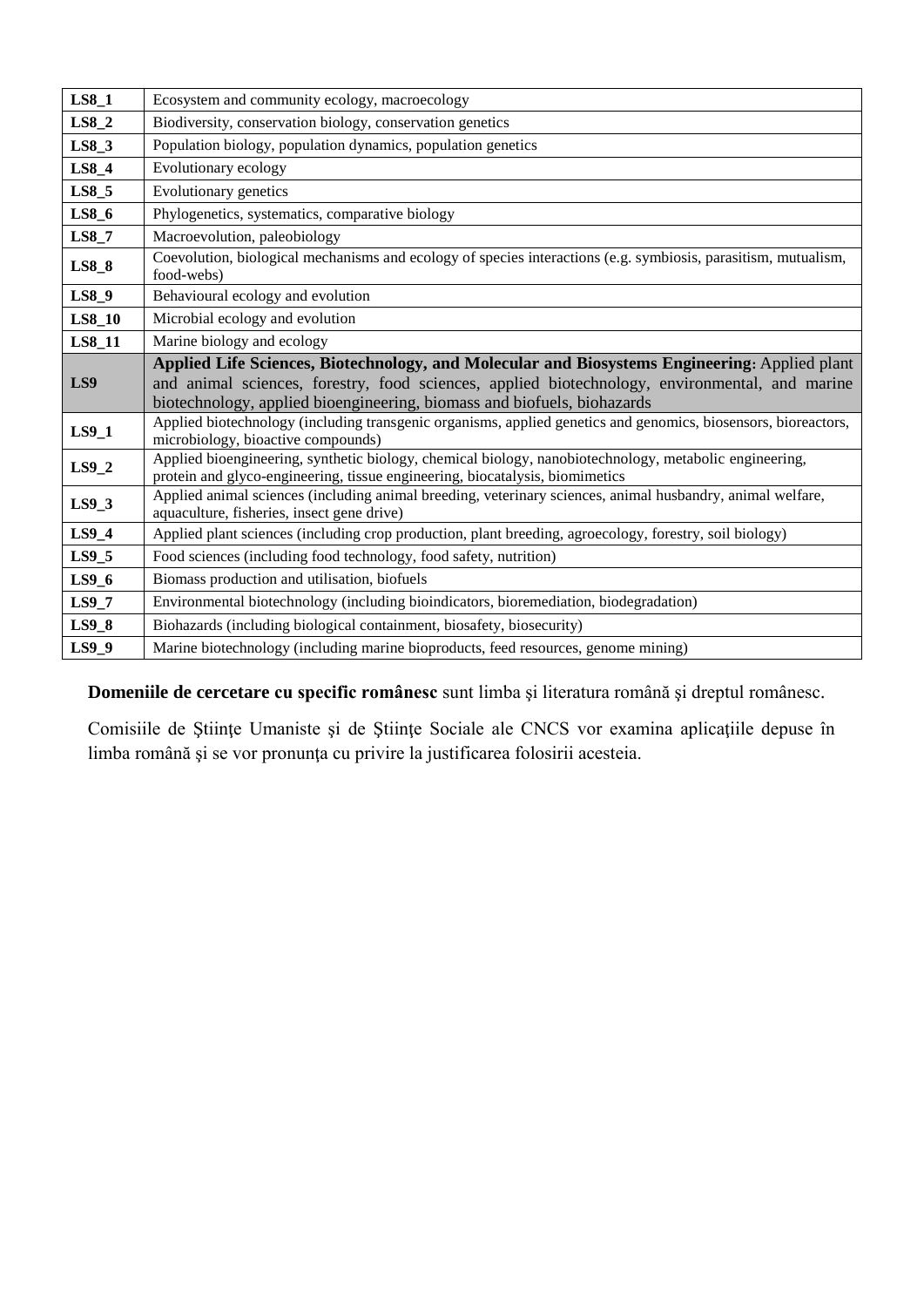| Lista domeniilor în interiorul cărora proiectele sunt ierarhizate |  |  |
|-------------------------------------------------------------------|--|--|

| Denumire subdomeniu                       | Cod subdomeniu                                                                                                                                                                                                                                                                                                                                                                                                                                                                                                                          |
|-------------------------------------------|-----------------------------------------------------------------------------------------------------------------------------------------------------------------------------------------------------------------------------------------------------------------------------------------------------------------------------------------------------------------------------------------------------------------------------------------------------------------------------------------------------------------------------------------|
| Matematică                                | PE1_1; PE1_2; PE1_3; PE1_4; PE1_5; PE1_6; PE1_7; PE1_8;<br>PE1_9; PE1_10; PE1_11; PE1_12; PE1_13; PE1_14; PE1_15;<br>PE1_16; PE1_17; PE1_18; PE1_19; PE1_20; PE1_21.                                                                                                                                                                                                                                                                                                                                                                    |
| Informatică                               | PE6_1; PE6_2; PE6_3; PE6_4; PE6_5; PE6_6; PE6_7; PE6_8;<br>PE6_9; PE6_10; PE6_11; PE6_12; PE6_13                                                                                                                                                                                                                                                                                                                                                                                                                                        |
| <b>Chimie</b>                             | PE4_1; PE4_2; PE4_3; PE4_5; PE4_6; PE4_7; PE4_8; PE4_9;<br>PE4_11; PE4_12; PE4_13; PE4_14; PE4_15; PE4_18<br>PE5_9; PE5_11; PE5_13; PE5_16; PE5_17; PE5_18                                                                                                                                                                                                                                                                                                                                                                              |
| Fizică                                    | PE2_1; PE2_2; PE2_3; PE2_4; PE2_5; PE2_6; PE2_7; PE2_8;<br>PE2_9; PE2_10; PE2_11; PE2_12; PE2_13; PE2_14; PE2_15;<br>PE2 16<br>PE3_1; PE3_2; PE3_3; PE3_4; PE3_5; PE3_6; PE3_7; PE3_8;<br>PE3_9; PE3_10; PE3_11; PE3_12; PE3_13; PE3_14; PE3_15;<br>PE3 16<br>PE9_1; PE9_2; PE9_3; PE9_4; PE9_5; PE9_6; PE9_7; PE9_8;<br>PE9_9; PE9_10; PE9_11; PE9_12; PE9_13; PE9_14; PE9_15;<br>PE9 16; PE9 17                                                                                                                                       |
| Stiințe inginerești                       | PE7_1; PE7_2; PE7_3; PE7_4; PE7_5; PE7_6; PE7_7; PE7_8;<br>PE7_9; PE7_10; PE7_11; PE7_12<br>PE8_1; PE8_2; PE8_3; PE8_4; PE8_5; PE8_6; PE8_7; PE8_9;<br>PE8_10; PE8_11; PE8_12; PE8_13                                                                                                                                                                                                                                                                                                                                                   |
| Stiința materialelor                      | PE4_4; PE4_10; PE4_16; PE4_17; PE5_1; PE5_2; PE5_3;<br>PE5_4; PE5_5; PE5_6; PE5_7; PE5_8; PE5_10; PE5_12;<br>PE5_14; PE5_15; PE8_8                                                                                                                                                                                                                                                                                                                                                                                                      |
| Științele pământului și ale<br>atmosferei | PE10_1; PE10_2; PE10_3; PE10_4; PE10_5; PE10_6;<br>PE10_7; PE10_8; PE10_9; PE10_10; PE10_11; PE10_12;<br>PE10_13; PE10_14; PE10_15; PE10_16; PE10_17; PE10_18                                                                                                                                                                                                                                                                                                                                                                           |
| Biologie și Ecologie                      | LS1_1; LS1_2; LS1_3; LS1_4; LS1_5; LS1_6; LS1_7; LS1_8;<br>$LS1_9$ ; $LS1_10$ ; $LS1_11$<br>LS2_1; LS2_2; LS2_3; LS2_4; LS2_5; LS2_6; LS2_7; LS2_8;<br>LS2_9; LS2_10; LS2_11; LS2_12; LS2_13; LS2_14; LS2_15.<br>LS3_1; LS3_2; LS3_3; LS3_4; LS3_5; LS3_6; LS3_7; LS3_8;<br>LS3_9; LS3_10; LS3_11; LS3_12.<br>LS4 1; LS4 2; LS4 3; LS4 4; LS4 5; LS4 6; LS4 7; LS4 8.<br>LS5 1; LS5 2; LS5 3; LS5 4; LS5 5; LS5 6; LS5 7; LS5 8;<br>LS5 9<br>LS8_1; LS8_2; LS8_3; LS8_4; LS8_5; LS8_6; LS8_7; LS8_8;<br>$LS8_9$ ; $LS8_10$ ; $LS8_11$ . |
| Medicină                                  | LS6_1; LS6_2; LS6_3; LS6_4; LS6_5; LS6_6; LS6_7; LS6_8<br>LS7_1; LS7_2; LS7_3; LS7_4; LS7_5; LS7_6; LS7_7; LS7_8;<br>LS7_9; LS7 10                                                                                                                                                                                                                                                                                                                                                                                                      |
| Științele vieții aplicate și              | LS9_1; LS9_2; LS9_3; LS9_4; LS9_5; LS9_6; LS9_7; LS9_8;                                                                                                                                                                                                                                                                                                                                                                                                                                                                                 |